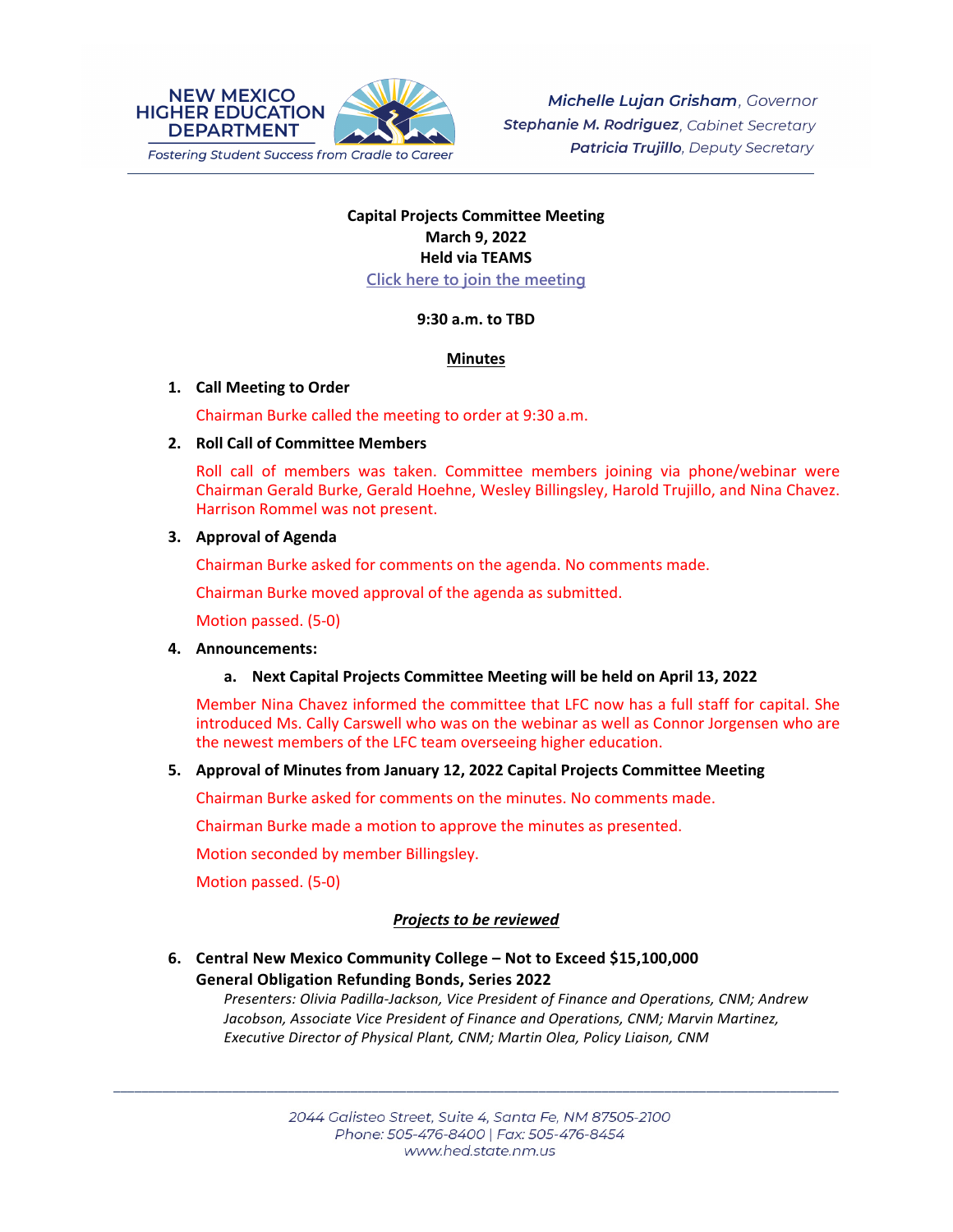

**NEW MEXICO** 

**DEPARTMENT** 

Ms. Olivia Padilla-Jackson introduced herself and informed the committee that representatives from RBC Capital Markets are trying to join the meeting as well. She presented the project as outlined in the submittal. She noted that as part of CNM's annual review of outstanding debt to identify opportunities to refund bonds at lower interest rates. She noted that projected net present value savings of \$551,120, or 3.775%, is above CNM's internal policy of 3%; however, this is lower than what was listed in the original submittal. She informed the committee that market fluctuations and rapidly rising interest rates have changed the net present value savings. She informed the committee that CNM will continue to monitor this closely and will not proceed if the net present value savings do no meet CNM's policy threshold of 3%.

Chairman Burke asked what the interest rate would need to be to cause CNM to cancel this refunding.

The representative from RBC noted that a true interest cost of 2% would move the savings to below CNM's 3% threshold.

Chairman Burke asked if the timeframe for closing would be sometime this summer.

RBC informed the committee that they are going for a current refunding so the closing must be within 90 days of when the bonds can be refunded, which would be in May.

Chairman Burke noted that he is concerned the interest rates will go up before the refunding can occur.

RBC acknowledged that there is a lot of market uncertainty, both with the feds impact on inflation and the everchanging situation in Russia. It is important to note that the CNM board did pass a resolution which provides the flexibility to take this pricing on a day-to-day basis so that they can get back to the 3% savings should the market raise rates.

Member Hoehne asked CNM to confirm if the amount being considered by the committee is still the up to \$15,100,000.

RBC confirmed that the amount is correct.

Chairman Burke made a motion to approve the project for submittal to the NMHED Cabinet Secretary.

Member Trujillo seconded the motion.

Motion passed. (5-0)

## **7. Central New Mexico Community College – \$976,557.52**

**Multi Campus Water Heater & Plumbing Infrastructure Improvements** *Presenters: Olivia Padilla-Jackson, Vice President of Finance and Operations, CNM; Andrew Jacobson, Associate Vice President of Finance and Operations, CNM; Marvin Martinez, Executive Director of Physical Plant, CNM; Martin Olea, Policy Liaison, CNM*

Mr. Andrew Jacobson introduced himself and Mr. Marvin Martinez. He then turned it over to Mr. Martinez to present the project.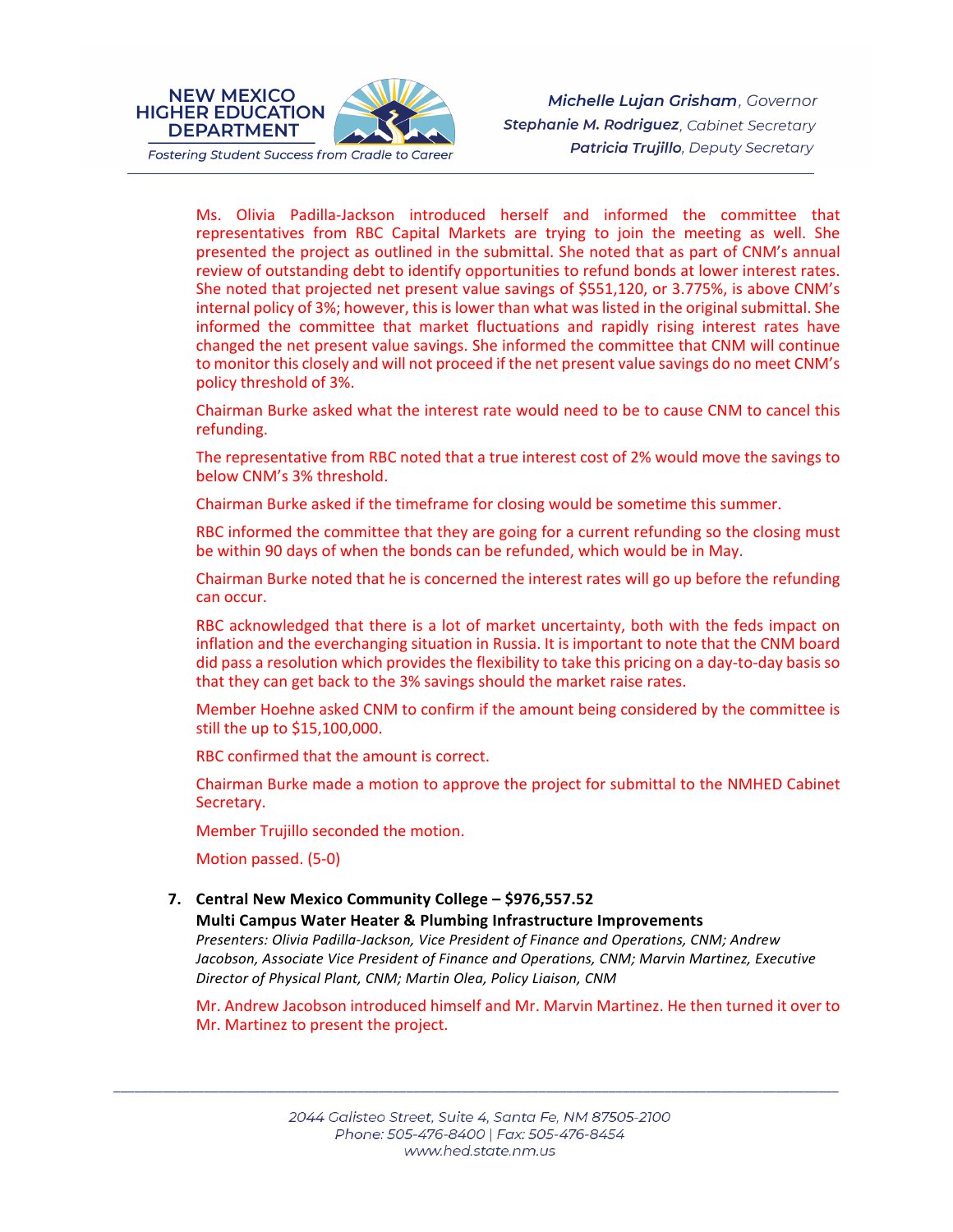

Michelle Lujan Grisham, Governor Stephanie M. Rodriguez, Cabinet Secretary **Patricia Trujillo**, Deputy Secretary

Mr. Martinez presented the project as outlined in the submittal. He noted that this project will address infrastructure improvements across all CNM campuses.

Member Hoehne noted that the funding listed in the project packet was STB and state GOB. He asked if there would be any local GOB funding provided by CNM for this work.

Mr. Martinez informed the committee that this project is a small portion of the overall infrastructure improvements being addressed at CNM and only these funds are being used at this time. He also noted that there are matching funds from the local GOB that will be used for the larger infrastructure improvement project at CNM.

Member Hoehne explained to the committee that the state GO Bond funding listed on this project request was appropriated at \$7.5M and the majority of the funds are being used on Ken Chappy with the remainder on this project. He also noted that he is unclear on the specific projects the remainder of the \$2M STB appropriation was used for. He asked CNM to provide a breakdown of those projects.

Member Chavez asked if the project documents could be resent to her. The information she received had several pages that were unreadable.

Member Hoehne stated that he would send over the documents.

Chairman Burke made a motion to approve the project for submittal to the NMHED Cabinet Secretary.

Motion seconded by Member Billingsley.

Motion passed. (5-0)

### **8. University of New Mexico – \$1,066,851**

#### **Student Residence Center Stair Restoration – Phase 2**

*Presenters: Dr. Garnett Stokes, President, UNM; Lisa Marbury, Vice President of Institutional Support Services, UNM*

Ms. Lisa Marbury informed the committee that President Stokes send her regrets for not being able to attend. She then presented the project as outlined in the submittal, outlining that Phase I was previously presented to this committee. Phase 1 was to complete 3 buildings, this Phase which is the largest phase will complete 6 buildings, with 3 buildings remaining for Phase 3. She also noted that the funding source will be changed on this project and information on the change will be submitted shortly.

Member Hoehne informed the committee that the updated documents were submitted this morning and they do change the funding source from GEER funding to UNM internal funding. All of the documents are now in order.

Chairman Burke asked what the funding new funding source will be.

Member Hoehne noted that the funds will come from the UNM Resident Life internal plant fund.

Chairman Burke made a motion to approve the project for submittal to the NMHED Cabinet Secretary and then to the State Board of Finance.